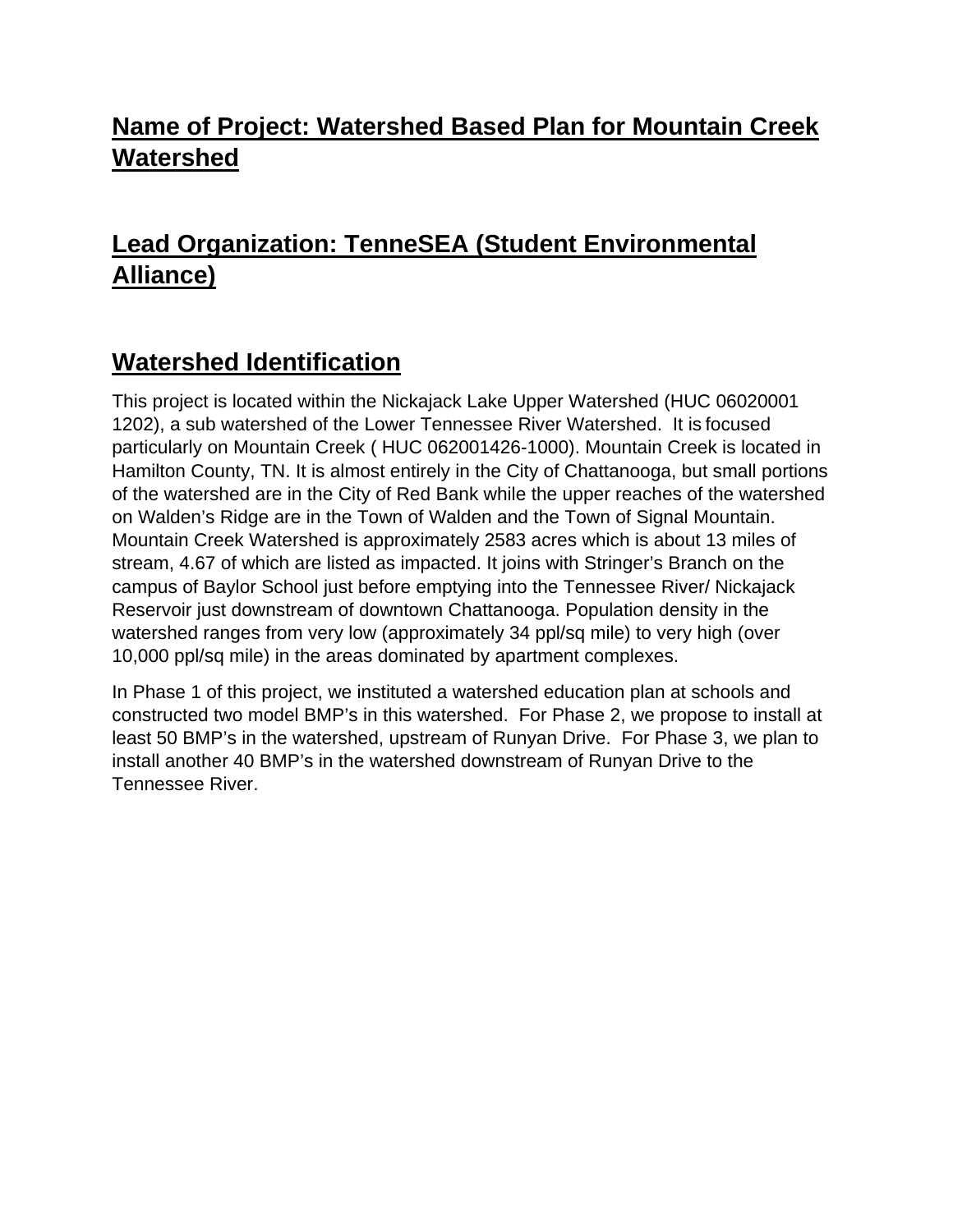

#### **Causes and Sources of Nonpoint Source Pollution in the Watershed**

The following indicates the impairments according to the current Draft 303(d).

| Waterbody ID | Impacted              | Watershed area | Miles Impaired | Cause of                                                                    |
|--------------|-----------------------|----------------|----------------|-----------------------------------------------------------------------------|
| TN06020001   | Waterbody             | (acres)        |                | impairment                                                                  |
| 426-1000     | <b>Mountain Creek</b> | 2,583          | 4.67           | <b>Physical Substrate</b><br><b>Habitat Alterations</b><br>Escherichia coli |

This watershed based plan addresses sediment and pathogens within the watershed. Our goal with full implementation of this plan is to remove Mountain Creek from the 303 d list of impaired streams.

Mountain Creek watershed is situated in a narrow valley, bounded on one side by Walden's Ridge (Signal Mountain) and on the other by the ridge on which Highway 27 is built.  $\bullet$  Southern Limestone/Dolomite Valleys and Low Rolling Hills (67f) form a heterogeneous region composed predominantly of limestone and cherty dolomite. Landforms are mostly low rolling ridges and valleys, and the soils vary in their productivity. Land cover includes intensive agriculture, urban and industrial uses, as well as areas of thick forest. White oak forest, bottomland oak forest, and sycamore-ash-elm riparian forests are the common forest types. The upper valley is still dotted with hobby farms with acreage and lower density residential dwellings, while further downstream it becomes congested with high density residential comprised of many apartment complexes. There are also many housing developments, the newest of which is Horse Creek Farms, completed in the last few years and the oldest is Spring Valley which is over 50 years old. Older homes are still in the valley, but increasingly that land is being converted to high density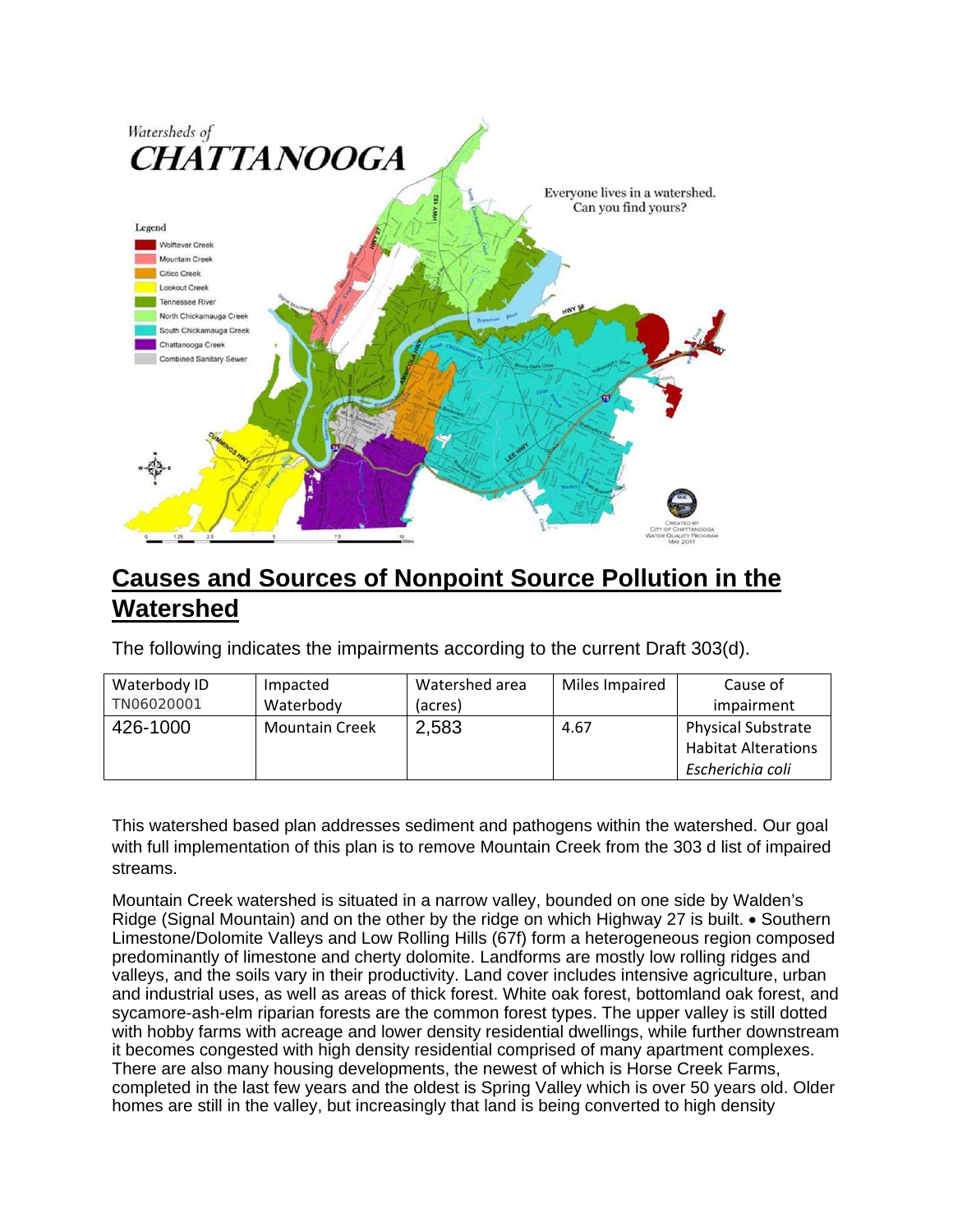residential and businesses. The newest development that has been approved by the planning commission is high density apartment homes across Mountain Creek Road from Red Bank Elementary School. The site developer is ASA Engineering, which has pledged to assist the school with Green Infrastructure and other projects. One tributary begins on Signal Mountain and flows through oak hickory forest before joining with the main creek down below. This tributary is still highly diverse and scores healthy on the biotic index.

It is a relatively small watershed, therefore our positive actions can make significant impact on the water quality in the stream. Yet still, an inch of rain would cause over 70 million gallons of water to discharge into the Tennessee River. The runoff, particularly increased by urbanization, causes rapid increases in stream flow which severely erode the stream banks and increase sediment loading. Runoff also causes issues with the MS4 and sewer systems, increasing pathogen concentrations. Restoration should focus on reducing runoff, stream bank repair, pathogen reduction practices, and public education about watershed pollution.

#### **Sediment Loading**

Some of the sediment loading to Mountain Creek are from MS4s during storm events, but for the most part it originates from development and stream bank erosion. According to the TMDL,

"Reductions of sediment loading from nonpoint sources (NPS) will be achieved using a phased approach. Voluntary, incentive-based mechanisms will be used to implement NPS management measures in order to assure that measurable reductions in pollutant loadings can be achieved for the targeted impaired waters. Cooperation and active participation by the general public and various industry, business, and environmental groups is critical to successful implementation of TMDLs. Local citizen-led and implemented management measures offer the most efficient and comprehensive avenue for reduction of loading rates from nonpoint sources."

 (Source: Siltation/Habitat Alteration TMDL Lower Tennessee River Watershed (HUC 06020001) (9/25/06 - Final))

#### **Pathogen loading**

MS4s are point sources of E. coli which happens during storm events. Nonpoint sources of pathogens are much more difficult to pinpoint and therefore treat. Frequently, they wash off of land during storm events. The source of these could be pet and wildlife wastes or agricultural wastes. Deer density in Tennessee is very high, and have been seen frequently in the Mountain Creek Watershed. In addition, poorly functioning septic systems are also sources of pathogen. Since urban streams are dominated by impervious surfaces, runoff is transported to streams rapidly, without natural treatment by soils and plants. The TMDL for E. coli for Mountain Creek is 2.3 x 10,000,000,000 x Q (streamflow) cfu/day. For most streamflow events, reduction required to meet the TMDL would be between 25 and 45%.

(Source: E. coli TMDL Lower Tennessee River Watershed (HUC 06020001) 9/15/10 – Final)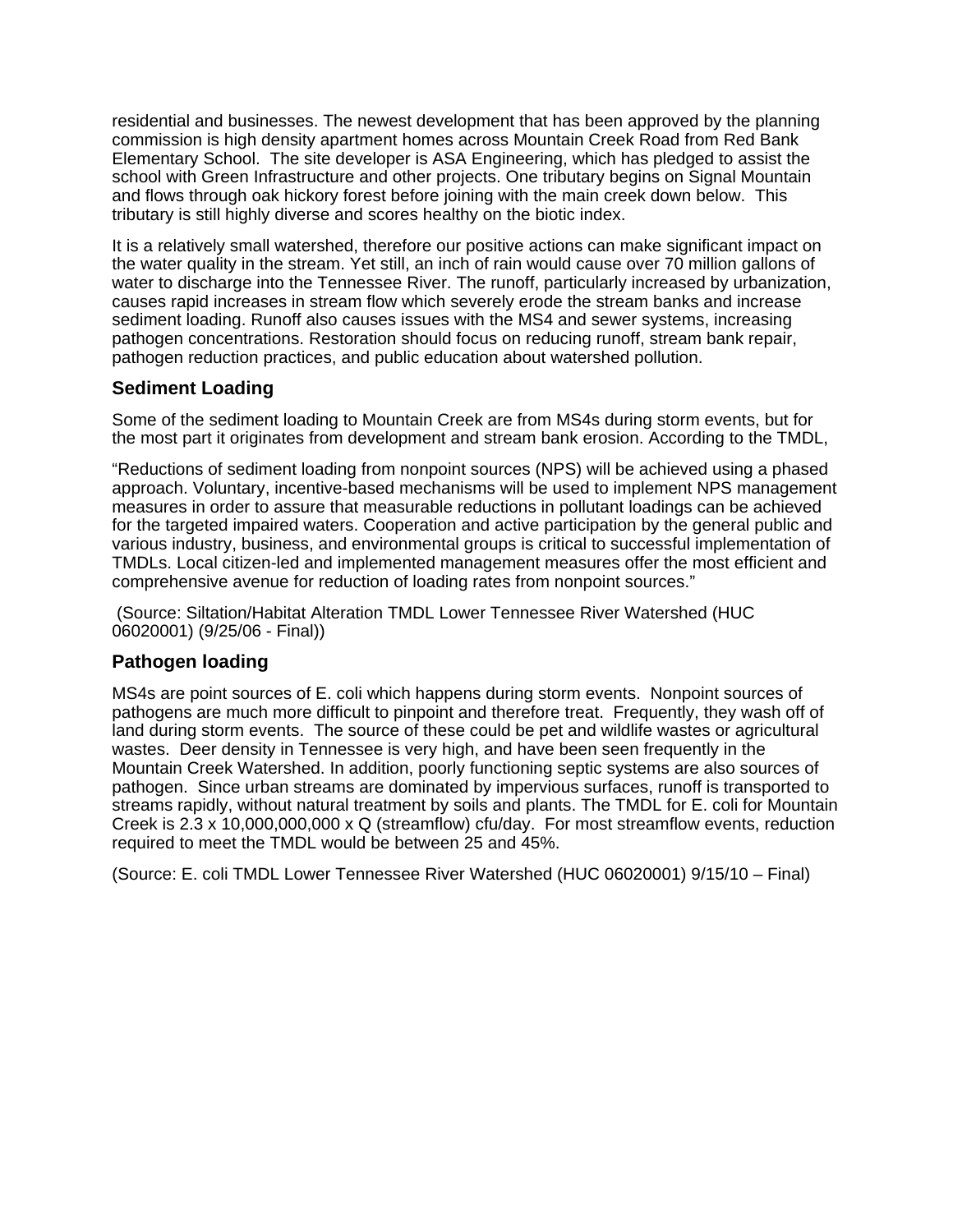

## **Estimate of Load Reductions**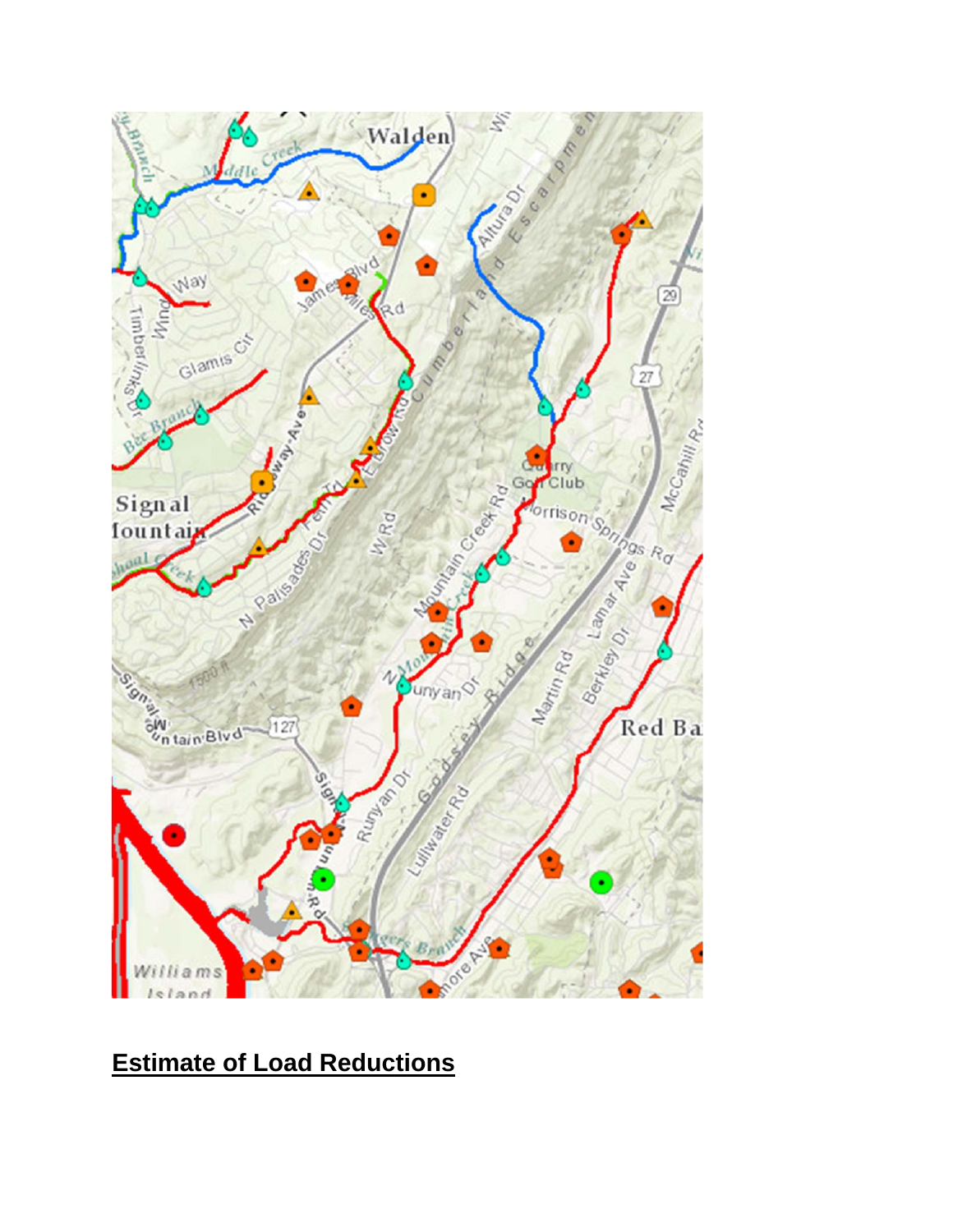According to the TMDL, although stormwater mitigation installations do no specifically reduce pathogens, sediment reduction will reduce pathogen concentrations since pathogens are attached to sediments. The TMDL also suggests many types of low impact development/ green infrastructure BMP's to be used to decrease the stormwater runoff and therefore the pathogen loading. *E coli* numbers collected by our staff and interns show a very close relationship with rainfall, more rain fall equals higher *E coli* numbers. Highest numbers are in the 3800 range and lowest numbers are less than 100. As predictable, higher in the watershed, the numbers drastically decrease. Not so predictable is that our lowest sampling site typically has lower numbers as well. We attribute this to the intact bottomland forest which would beneficially treat pathogens in high flow events. The TMDL calculates that the average load reductions should be approximately 20 per cent for mid-range and moist conditions and 46 per cent for high flows. The increased loading with high flows again points to a need to reduce the flashy nature of the stream as well as control the MS4 and sewer system failures. We predict that 100 acres of BMPs will reduce pathogen laden sediments as well as reduce sewer system overflows. Pathogen concentrations will be monitored at high, medium, and low flow events to see if this number needs to be adjusted. Additionally, if we could restore some additional bottomland riparian forest downstream or amid the highest developed areas, the E. coli load at the mouth of the creek will be significantly reduced. That will be one of our goals for Phase 3 of this project. Pet waste also adds to pathogen loading so encouraging pet owners to properly dispose of pet waste is important in reducing these pathogens

According to the TMDL for Mountain Creek, non-point sources would require a load reduction of 67.2% for siltation. Since the implementation of the TMDL in 2006, much of the construction caused siltation has been eliminated. However, increased impervious surfaces due to development have only continued to increase. Recent turbidity data shows that runoff/ stream bank erosion is still causing extremely high turbidity readings. In 2006, the sediment load was 1,156 lbs/ac/yr. The target load is 399.7 lbs/ac/yr which would be a 67.2 % reduction in sediment, which would be more than accomplished as we meet all of the goals of this watershed based plan, even as construction continues.

| <b>BMP Name</b>                     |            | Quantity           | <b>Sediment</b><br>reduction<br>per unit | Tons of<br>sediment<br>reduction/yr |
|-------------------------------------|------------|--------------------|------------------------------------------|-------------------------------------|
| <b>Riparian Forest Buffer</b>       |            | 20 acres           | 3 tons/acre/yr                           | 60                                  |
| <b>Native Species Filter Strip</b>  |            | 1 acres            | 32.9<br>tons/ac/yr                       | 32.9                                |
| Roof Runoff Structures storage tank |            | 100 (50<br>gallon) | Na                                       |                                     |
| <b>Stream Bank</b><br>Protection    | Vegetative | 5000 sq ft         | .047 per ft                              | 23.5                                |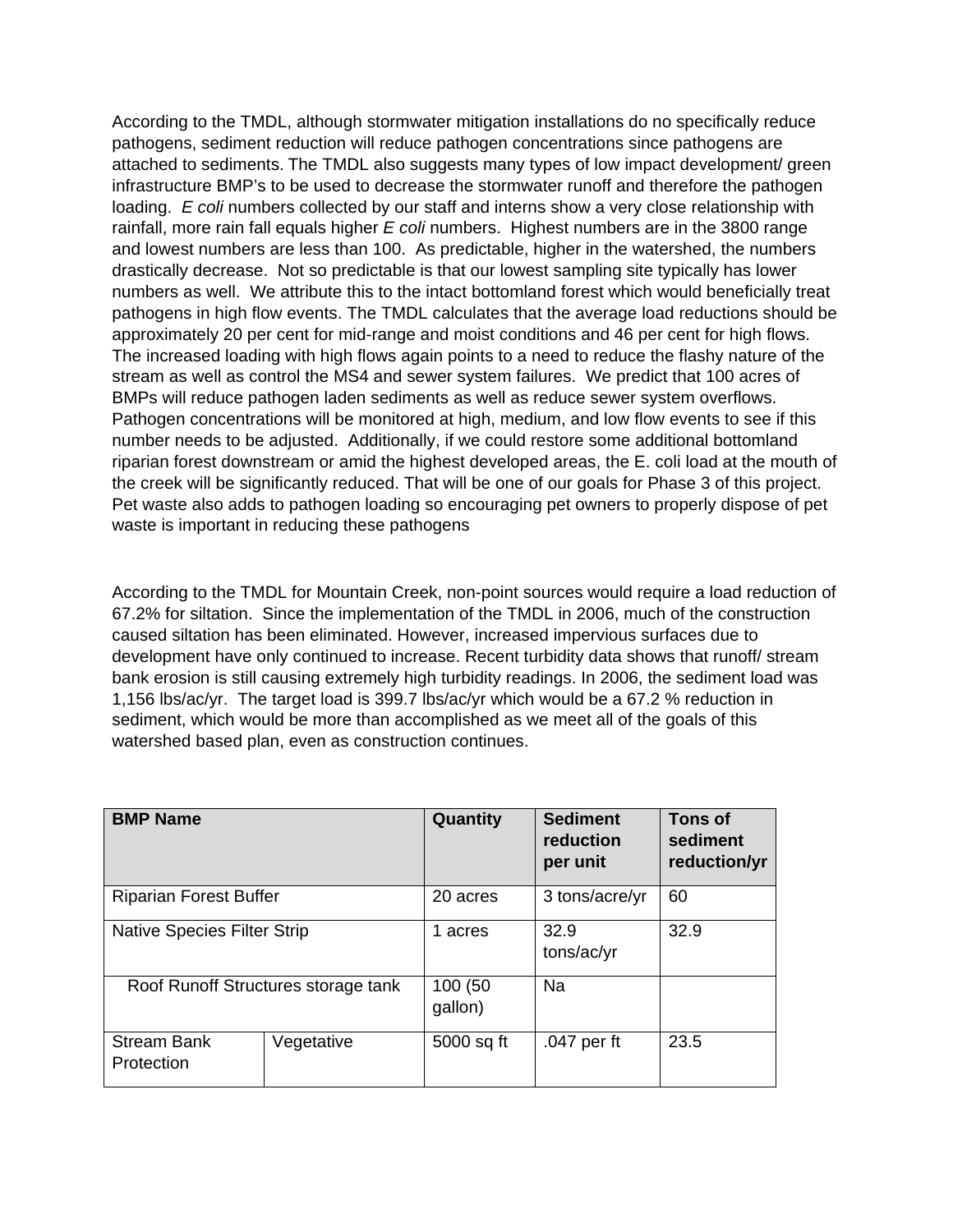| Stream bank stabilization projects                                      | $\overline{2}$                                          | 4.224 tons<br>per year | 8.448 |
|-------------------------------------------------------------------------|---------------------------------------------------------|------------------------|-------|
| <b>Bottomland Forest Restoration</b>                                    | 20 acres                                                | 3<br>tons/acre/year    | 60    |
| Rain Gardens/bioswales/pervious<br>pavement/ other green infrastructure | 60 units<br>estimating 3<br>acres<br>(130680 sq)<br>ft) | .006<br>tons/sq/yr     | 784   |
| Green infrastructure retrofit with<br>pavement removal and recycling    | 2 units<br>$\frac{1}{2}$ acre<br>21780sqft              | .006<br>tons/sqft/yr   | 131   |
| <b>Pet Waste Dispensers</b>                                             | 10                                                      | na                     |       |
| <b>Total Reduction</b>                                                  |                                                         |                        | 1099  |

# **BMP List, Educational Activities and Budget**

| <b>BMP Name</b>                                                         |                                     | Quantity           | <b>Cost/Unit</b>                  | <b>Budget Estimate</b> |
|-------------------------------------------------------------------------|-------------------------------------|--------------------|-----------------------------------|------------------------|
| <b>Riparian Forest Buffer</b>                                           |                                     | 20 acres           | 1042                              | 20,840                 |
| <b>Native Species Filter Strip</b>                                      |                                     | 1 acres            | 122                               | 122                    |
|                                                                         | Roof Runoff Structures storage tank | 100 (50<br>gallon) | 1.44                              | 7,200                  |
| <b>Stream Bank</b><br>Protection                                        | Vegetative                          | 5000 sq ft         | .74                               | 3,700                  |
| Stream bank stabilization projects                                      |                                     | $\overline{2}$     | 100,000                           | 200,000                |
| <b>Bottomland Forest Restoration</b>                                    |                                     | 10 acres           | Est 2000<br>with land<br>movement | Est 20,000             |
| Rain Gardens/bioswales/pervious<br>pavement/ other green infrastructure |                                     | 60 units           | Not able to<br>assign a           | Est 60,000             |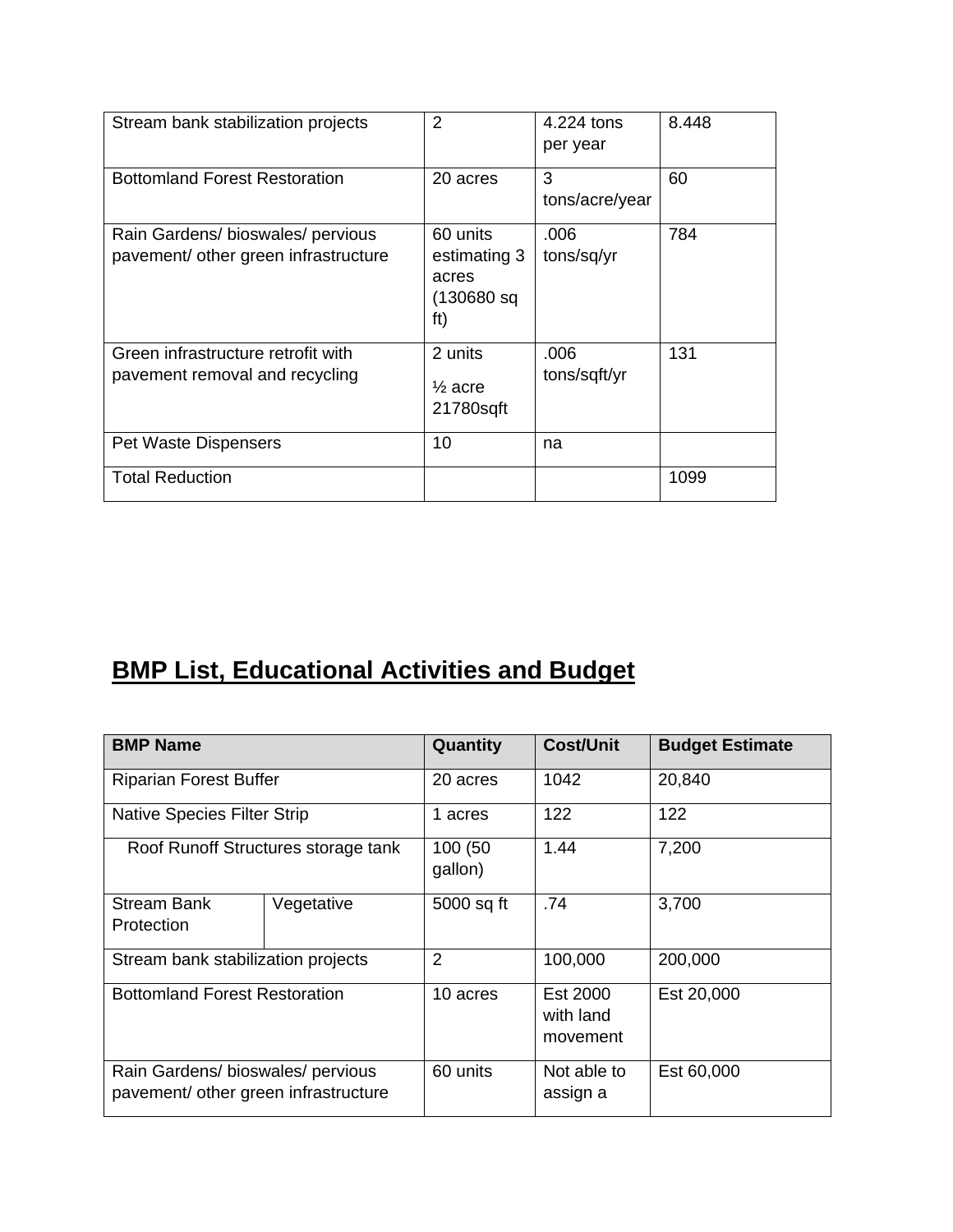|                                                                      |         | simple cost<br>since it<br>changes<br>with location |              |
|----------------------------------------------------------------------|---------|-----------------------------------------------------|--------------|
| Green infrastructure retrofit with<br>pavement removal and recycling | 2 units | Costs will<br>vary                                  | Est. 100,000 |
| Pet Waste Dispensers                                                 | 10      | 800                                                 | 8000         |
|                                                                      |         |                                                     |              |

| <b>Educational Event</b>                                                   | Quantity       | <b>Cost/Unit</b> | <b>Budget Estimate</b> |
|----------------------------------------------------------------------------|----------------|------------------|------------------------|
| Green Infrastructure tour for<br>professionals                             | 4              | 1000             | 4000                   |
| Water festival for watershed residents<br>and others at elementary school. | 4              | 6000             | 24000                  |
| Watershed Awards Development and<br>marketing                              | 1              | 5000             | 5000                   |
| Watershed award inception and<br>celebration                               | 5              | 3000             | 15000                  |
| Watershed non-point source reduction<br><b>BMP</b> virtual tour            | 1              | 4000             | 4000                   |
| <b>Video Contest at Schools</b>                                            | $\overline{2}$ | 4000             | 4000                   |
| <b>Educational Activities at Schools</b>                                   | 16             | 500              | 8000                   |

| Total Budget for Project: | \$486,862 |
|---------------------------|-----------|

This watershed based plan intends to reduce sediment and E coli in the impaired segments of Mountain Creek by installing the BMP's listed above. These are the potential BMP's we may use, but they may change as conservation plans are developed with landowners. We also will engage residents and business owners in the watershed through development of incentive Watershed Award system which will include a collaboration of watershed citizens in the development. The students at the schools will also be engaged through activities and a video contest about How to Save Their Creek. Water Festivals will be held in the watershed to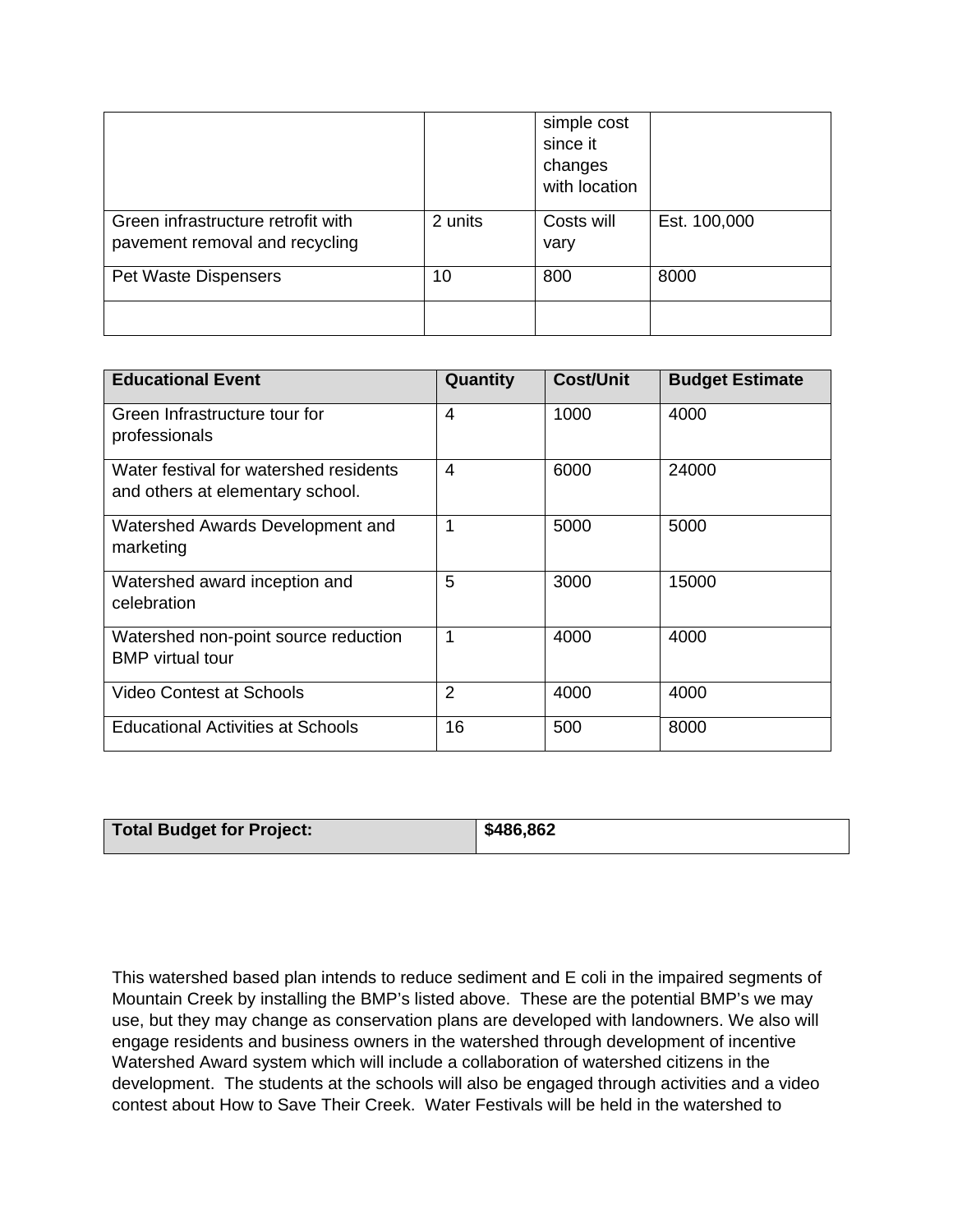highlight activities to protect the creek and a BMP Tour will be mapped and a video created to make virtual tour of BMP's installed in watershed. Tours for professionals and the public will be given in order to increase awareness.

#### **Timeline, Tasks, and Assessment of Progress**

This watershed based plan is envisioned as a comprehensive 6 year plan building on our initial five years, to be completed by 2023. The plan is divided into 2 additional 3 year periods with Phase one being the initial education and outreach with BMP's. Phase 2 will address the upper watershed upstream of Runyan Drive. Phase 3 will address the lower watershed, from Runyan Drive to the Tennessee River.

Within the first six months, watershed residents will be engaged to help develop the award program and conservation planning in watershed will begin with the assistance of NRCS. All BMPs will be designed and installed according to NRCS Field Office Technical Guide or Urban Green Infrastructure and accepted engineering standards. Educational events will occur throughout the process. Stream bank restoration at the elementary school will begin within the first six months. Progress toward milestones will be measures on a monthly basic and adjustments will be made when needed to keep projects on track to be completed by due dates. We anticipate this to take up to six years, with the lower more urban section of the watershed in the latter part of the process. Primary tasks in first three year process are in table below:

| <b>Task or Event</b>                       | Year           |        |        |  |
|--------------------------------------------|----------------|--------|--------|--|
|                                            |                | 2      | 3      |  |
| Contact Landowners, churches, schools      | Q1             |        |        |  |
| Develop award with watershed based         | $Q1-2$         |        |        |  |
| steering committee                         |                |        |        |  |
| Watershed Conservation planning and        | $Q2-4$         |        |        |  |
| mapping with NRCS                          |                |        |        |  |
| BMP installation (10 in Year 1, 20 each in | $Q3-4$         | $Q1-4$ | $Q1-3$ |  |
| years 2 and 3)                             |                |        |        |  |
| <b>Streambank Stabilization</b>            | $Q2-4$         | $Q1-3$ |        |  |
| <b>Awards Piloted</b>                      | Q4             | Q4     |        |  |
| Educational workshops and activities       | $Q2-4$         | $Q1-3$ | $Q1-3$ |  |
| <b>BMP</b> virtual tour                    |                |        | $Q2-3$ |  |
| Water festivals                            | Q <sub>4</sub> | Q4     | Q4     |  |
| Professionals and public BMP tours         |                |        | $Q2-3$ |  |

### **Criteria to Assess Achievement of Load Reduction Goals**

Turbidity measurements will be taken during wet and dry times where runoff from BMP sites enter the river. E coli samples will be taken as well. Samples will be taken before and after BMP installations to determine sediment and E coli reduction.